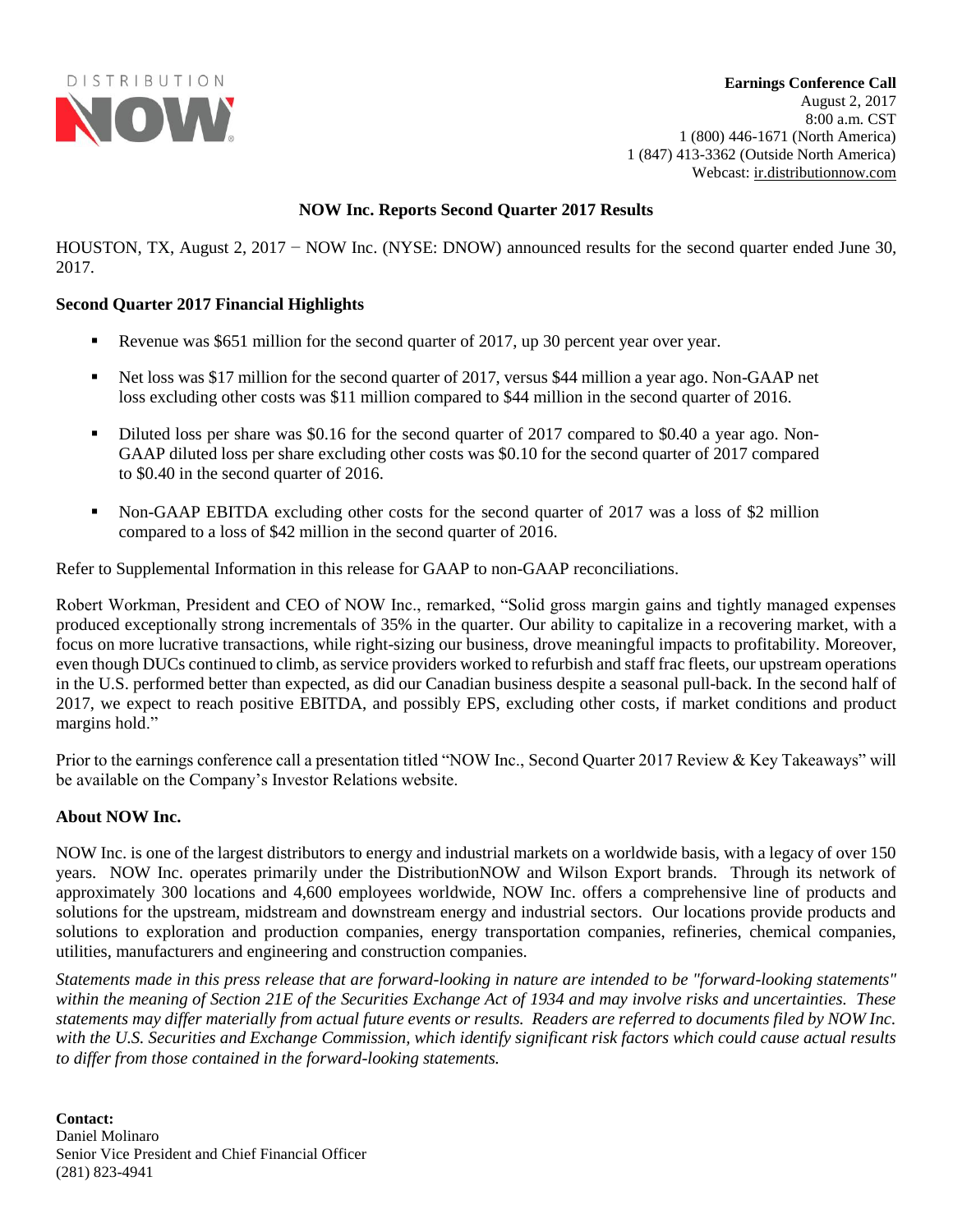# **NOW INC. CONSOLIDATED BALANCE SHEETS** *(In millions, except share data)*

|                                                                                                |    | June 30,<br>2017 |               | December 31,<br>2016 |  |
|------------------------------------------------------------------------------------------------|----|------------------|---------------|----------------------|--|
|                                                                                                |    | (Unaudited)      |               |                      |  |
| <b>ASSETS</b>                                                                                  |    |                  |               |                      |  |
| Current assets:                                                                                |    |                  |               |                      |  |
| Cash and cash equivalents                                                                      | \$ | 97               | \$            | 106                  |  |
| Receivables, net                                                                               |    | 418              |               | 354                  |  |
| Inventories, net                                                                               |    | 529              |               | 483                  |  |
| Prepaid and other current assets                                                               |    | 21               |               | 16                   |  |
| Total current assets                                                                           |    | 1,065            |               | 959                  |  |
| Property, plant and equipment, net                                                             |    | 130              |               | 143                  |  |
| Deferred income taxes                                                                          |    | $\overline{c}$   |               | -1                   |  |
| Goodwill                                                                                       |    | 322              |               | 311                  |  |
| Intangibles, net                                                                               |    | 176              |               | 184                  |  |
| Other assets                                                                                   |    | 3                |               | 5                    |  |
| Total assets                                                                                   |    | 1,698            |               | 1,603                |  |
| LIABILITIES AND STOCKHOLDERS' EQUITY                                                           |    |                  |               |                      |  |
| Current liabilities:                                                                           |    |                  |               |                      |  |
| Accounts payable                                                                               | \$ | 285              | <sup>\$</sup> | 246                  |  |
| Accrued liabilities                                                                            |    | 101              |               | 100                  |  |
| Other current liabilities                                                                      |    |                  |               | -1                   |  |
| Total current liabilities                                                                      |    | 386              |               | 347                  |  |
| Long-term debt                                                                                 |    | 128              |               | 65                   |  |
| Deferred income taxes                                                                          |    | 7                |               | 7                    |  |
| Other long-term liabilities                                                                    |    | 1                |               | 1                    |  |
| <b>Total liabilities</b>                                                                       |    | 522              |               | 420                  |  |
| Commitments and contingencies                                                                  |    |                  |               |                      |  |
| Stockholders' equity:                                                                          |    |                  |               |                      |  |
| Preferred stock - par value \$0.01; 20 million shares authorized;                              |    |                  |               |                      |  |
| no shares issued and outstanding                                                               |    |                  |               |                      |  |
| Common stock - par value \$0.01; 330 million shares authorized; 107,720,668 and                |    |                  |               |                      |  |
| 107,474,904 shares issued and outstanding at June 30, 2017 and December 31, 2016, respectively |    | 1                |               | 1                    |  |
| Additional paid-in capital                                                                     |    | 2,013            |               | 2,002                |  |
| Accumulated deficit                                                                            |    | (718)            |               | (678)                |  |
| Accumulated other comprehensive loss                                                           |    | (120)            |               | (142)                |  |
| Total stockholders' equity                                                                     |    | 1,176            |               | 1,183                |  |
| Total liabilities and stockholders' equity                                                     | \$ | 1,698            | \$            | 1,603                |  |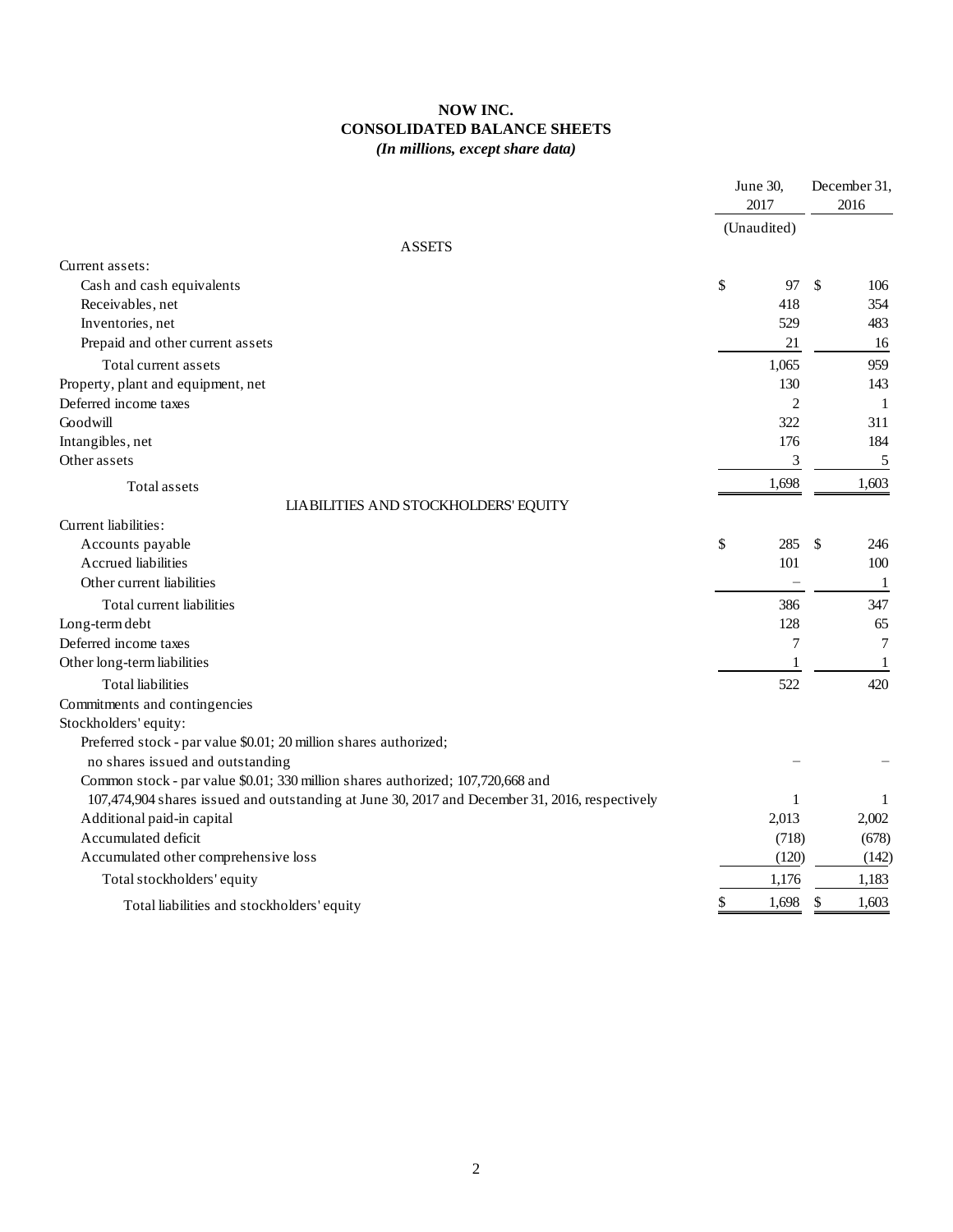# **NOW INC. CONSOLIDATED STATEMENTS OF OPERATIONS (UNAUDITED)**

*(In millions, except per share data)*

|                                                     |    |          | Three Months Ended |          | Six Months Ended |        |      |        |   |        |
|-----------------------------------------------------|----|----------|--------------------|----------|------------------|--------|------|--------|---|--------|
|                                                     |    | June 30, |                    | June 30, |                  |        |      |        |   |        |
|                                                     |    | 2017     |                    | 2016     |                  | 2017   | 2017 |        |   | 2016   |
| Revenue                                             | \$ | 651      | \$.                | 501      | -\$              | 631    | \$   | 1,282  | S | 1,049  |
| Operating expenses:                                 |    |          |                    |          |                  |        |      |        |   |        |
| Cost of products                                    |    | 527      |                    | 418      |                  | 517    |      | 1,044  |   | 879    |
| Warehousing, selling and administrative             |    | 138      |                    | 140      |                  | 135    |      | 273    |   | 292    |
| Operating loss                                      |    | (14)     |                    | (57)     |                  | (21)   |      | (35)   |   | (122)  |
| Other expense                                       |    | (3)      |                    | (2)      |                  | (2)    |      | (5)    |   | (4)    |
| Loss before income taxes                            |    | (17)     |                    | (59)     |                  | (23)   |      | (40)   |   | (126)  |
| Income tax provision (benefit)                      |    |          |                    | (15)     |                  |        |      |        |   | (19)   |
| Net loss                                            |    | (17)     |                    | (44)     |                  | (23)   |      | (40)   |   | (107)  |
| Loss per share:                                     |    |          |                    |          |                  |        |      |        |   |        |
| Basic loss per common share                         |    | (0.16)   | S                  | (0.40)   |                  | (0.21) |      | (0.37) |   | (0.99) |
| Diluted loss per common share                       |    | (0.16)   | S                  | (0.40)   | \$               | (0.21) | P.   | (0.37) |   | (0.99) |
| Weighted-average common shares outstanding, basic   |    | 108      |                    | 107      |                  | 108    |      | 108    |   | 107    |
| Weighted-average common shares outstanding, diluted |    | 108      |                    | 107      |                  | 108    |      | 108    |   | 107    |

# **NOW INC. SUPPLEMENTAL INFORMATION**

### **BUSINESS SEGMENTS (UNAUDITED)** *(In millions)*

|                      | Three Months Ended |      |           |    |          |      |       | Six Months Ended |       |  |  |  |  |
|----------------------|--------------------|------|-----------|----|----------|------|-------|------------------|-------|--|--|--|--|
|                      | June 30,           |      | March 31, |    | June 30, |      |       |                  |       |  |  |  |  |
|                      | 2017               |      | 2016      |    | 2017     | 2017 |       |                  | 2016  |  |  |  |  |
| Revenue:             |                    |      |           |    |          |      |       |                  |       |  |  |  |  |
| <b>United States</b> | \$<br>481          | - \$ | 337       | -S | 439      | - \$ | 920   | <b>S</b>         | 694   |  |  |  |  |
| Canada               | 79                 |      | 55        |    | 96       |      | 175   |                  | 118   |  |  |  |  |
| International        | 91                 |      | 109       |    | 96       |      | 187   |                  | 237   |  |  |  |  |
| Total revenue        | 651                |      | 501       |    | 631      |      | 1,282 |                  | 1,049 |  |  |  |  |